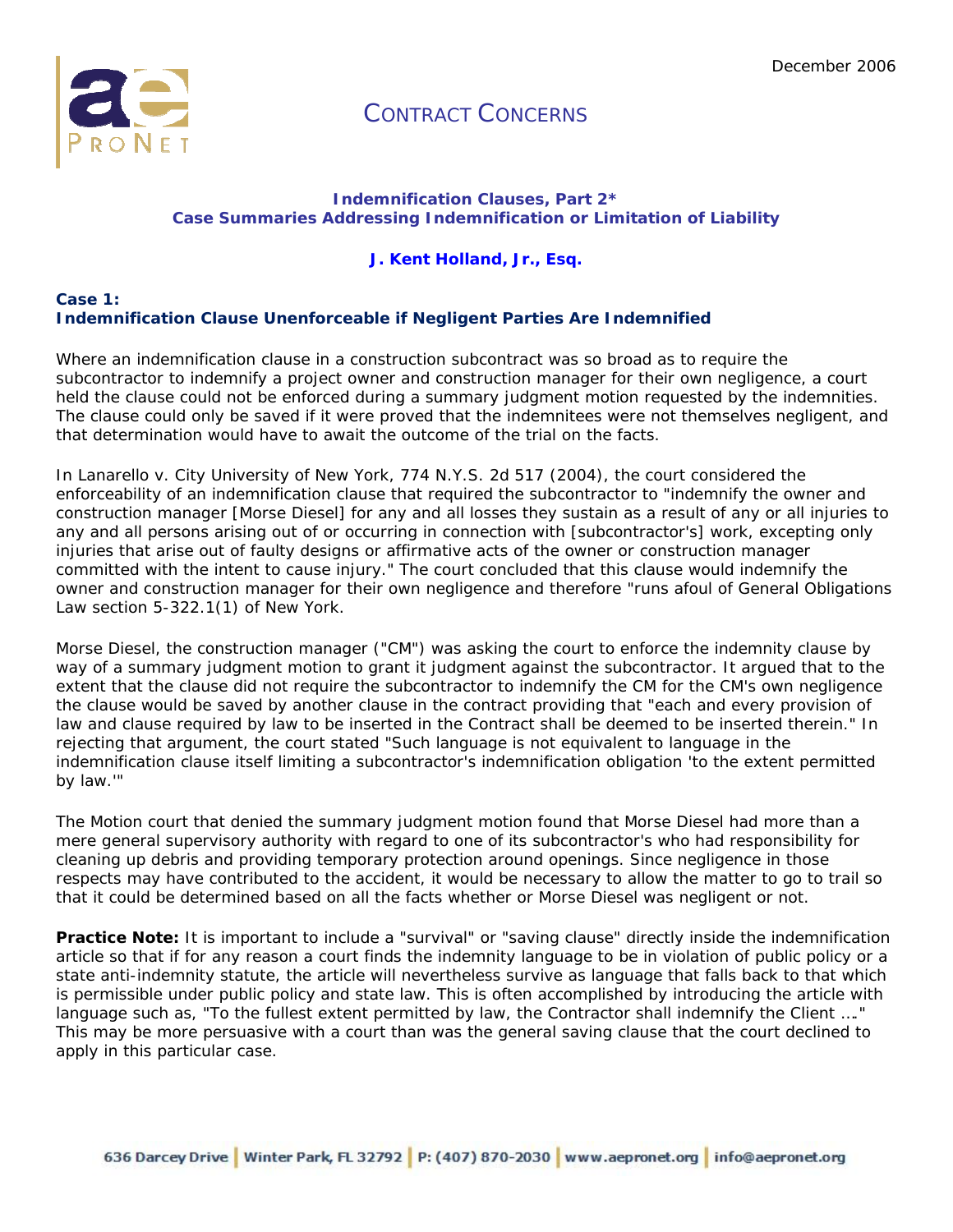

#### **Case 2: Limitation of Liability Clause Protecting Owner is Not Voided by Owner's Breach of Contract or Alleged Bad Faith**

A Limitation of Liability (LoL) clause in a contract was upheld by a court notwithstanding allegations that the project owner had acted in bad faith in its treatment of the contractor. It was held to apply, however, only to the damages that would be awarded under the contract and not to limit additional damages for interest, attorneys fees, and other costs that were imposed under state statute.

Where a painting contractor and the project owner, Sun Company, could not agree on inspection standards and whether the contractor's paint stripping met the contract specifications, the contractor left the job and Sun eventually issued a letter to cancel the contract. Sun offset its costs of re-procurement and completion of the paint job against the balance claimed by the contractor for work it had performed. The contractor filed suit to recover the balance of what it thought was due for the work that had been performed. The trial court trial court rejected Sun's claim that any remedies were subject to the contract's LoL clause because it found Sun had acted in bad faith.

In reviewing the matter, the appellate court stated that LoL provisions are not disfavored by the state and that such clauses are binding on parties unless they are unconscionable. Regardless of whether there was an unjustified breach of contract, the court explained that by their contract language parties may agree to waive remedies that they would otherwise have under contract law. The court's decision suggests that this could be applied to both statutory and common law remedies if the LoL clause was clearly drafted to express that intent.

In determining the impact of Sun's breach of its implied duty of good faith inspection on the contract's other provisions (such as the LoL clause) the court reviewed the contract as a whole. It found significant the fact that the contract contained multiple provisions permitting Sun to "terminate," "cancel," or "suspend" the contract at its sole discretion for any reason -- or for no reason whatsoever. The appellate court concluded that Sun had the right to terminate the contract and was not required, as the trial court had wrongly concluded, to try to work out with the contractor its dispute over the inspection and the quality of the work being performed. Nevertheless, the court found that the trial court's error was harmless in that the contractor was indeed entitled to recover its costs and fees under the contract - even as terminated, and that the award of the trial court had been within the amounts permitted under the LoL clause which limited contractor recovery to the total contract price. John B. Conomos, Inc. v. Sun Company, Inc., 831 A.2d. 696 ( Pa. 2003).

**Risk Management Comment:** The court's discussion of the interpretation and enforceability of the LOL clause in the contract demonstrates several points for consideration when drafting LOL clauses. These clauses are often enforced even in the face of difficult facts or allegations when both parties are commercial enterprises as was the situation here. The clauses can limit recovery that would otherwise be permitted under the law of the state but to do so, they must clearly express that intent. In this case, the clause did not expressly state that interest and attorneys fees would be affected by the clause and the court declined to apply it to these remedies that were imposed by statute rather than by the contract. As a general matter, it may be prudent to keep the LoL clause separate from an Indemnification clause. Whereas state anti-indemnity statutes may restrict the use of an indemnification clause, the same statute might not restrict the use of an LoL clause. A court that may be inclined to find an indemnification clause to violate public policy may be less likely to find fault with an LoL clause that parties bargained for and that only affects their rights as against one another.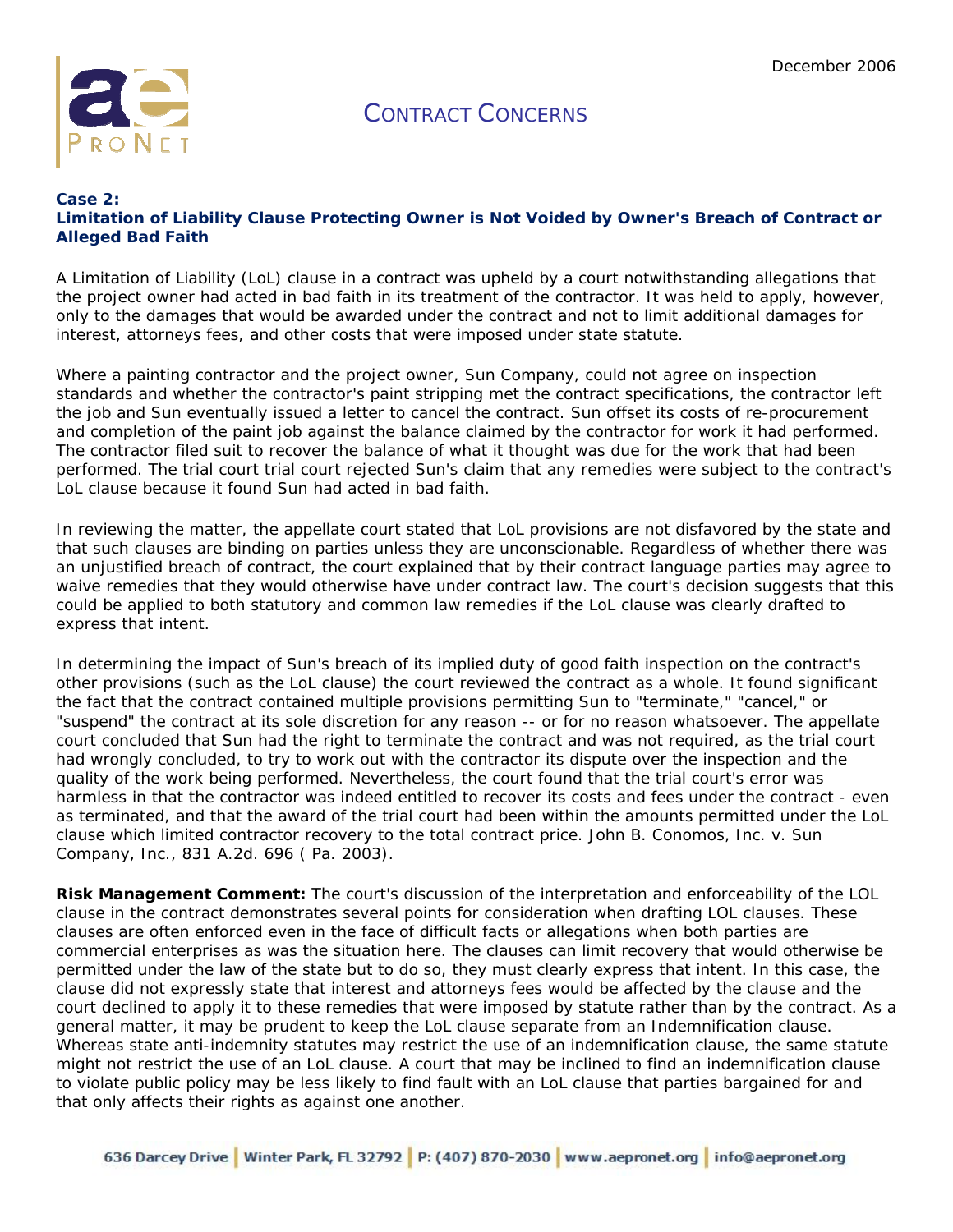

### **Case 3: Indemnity Clause Requires Subcontractor to Indemnify Prime for Injuries Arising out of the Prime's own Negligence**

Where the indemnity clause of a contract expressly exculpated a prime contractor from the consequences of its own negligence that resulted in injury to a subcontractor's worker, the prime was entitled to be indemnified by the subcontractor because the claim arose out of the performance of the contract.

In *Spawglass, Inc. v. E.T. Services, Inc.,* 143 S.W.3d 897 ( Tex. 2004), the appellate court reversed a summary judgment that had been granted by the trial court in favor of the subcontractor. The contractor, SpawGlass Construction Corporation had subcontracted with E.T. Services, Inc.("ETS") for ETS to perform structural steel erection for a high school. An employee of ETS, Brian Sanders, was working as a welder on the site. While he was rolling up an oxygen hose, he was struck by a sheet of plywood that blew off of the roof during a sudden storm. Sanders sued SpawGlass for negligence. SpawGlass in turn sought indemnity from ETS pursuant to the indemnity provisions of the contract.

SpawGlass contended that the contract clearly and unambiguously required ETS to indemnity SpawGlass for claims of injury to ETS's workers attributable to SpawGlass's negligence. ETS, in contrast, contended that the indemnity provision applied only to injuries resulting from ETS's performance. Flying plywood, says ETS, did not arise out of ETS performance. ETS argued that the indemnity may only be triggered if the incident arose out of its performance, not its mere presence on the site.

The appellate court rejected ETS's argument completely. First, the court found that the indemnity provision was clear and unambiguous with regard to meeting what is known as the "express negligence rule." That rule requires that the intent of the party seeking indemnity from the consequences of its own future negligence must be expressed in unambiguous terms within the four corners of the contract. In this case, the court held that the language clearly required that ETS would indemnify SpawGlass from the consequences of SpawGlass's own negligence that resulted in injury to ETS's worker.

With regard to whether the injury arose during ETS' "performance", the court held that despite ETS's argument that the injury arose from SpawGlass's *performance* completely unrelated to the work that ETS and its employee were hired to perform, the injury occurred while all the parties were "engaged in the construction of a high school auditorium." Thus, the court concluded, "The claim asserted by Brian Sanders arises out of the *performance* of ETS's contract with SpawGlass. For these reasons, the appellate court reversed and remanded the trial court decision.

**Comment -** Based on the reasoning of this decision, it is important for parties that are negotiating indemnity provisions in contracts to carefully determine what they want to be indemnified and to craft the language to accomplish that. As explained in this case, the "express negligence rule" that is applicable in most states means that if you want to be indemnified for your own negligence, you need to clearly state that intent in the contract. The contract in this case accomplished that for the prime contractor.

It is also not uncommon to see language like that in the contract at issue here which states that the indemnity applies to injuries or damages arising out of "performance of the contract." This does not necessarily mean that the injury has to arise directly out of the performance of the work performed by the party that is the Indemnitor. As explained in this case, just the fact that the worker was on the site because his employer was performing work for the primer under a contract was enough to trigger the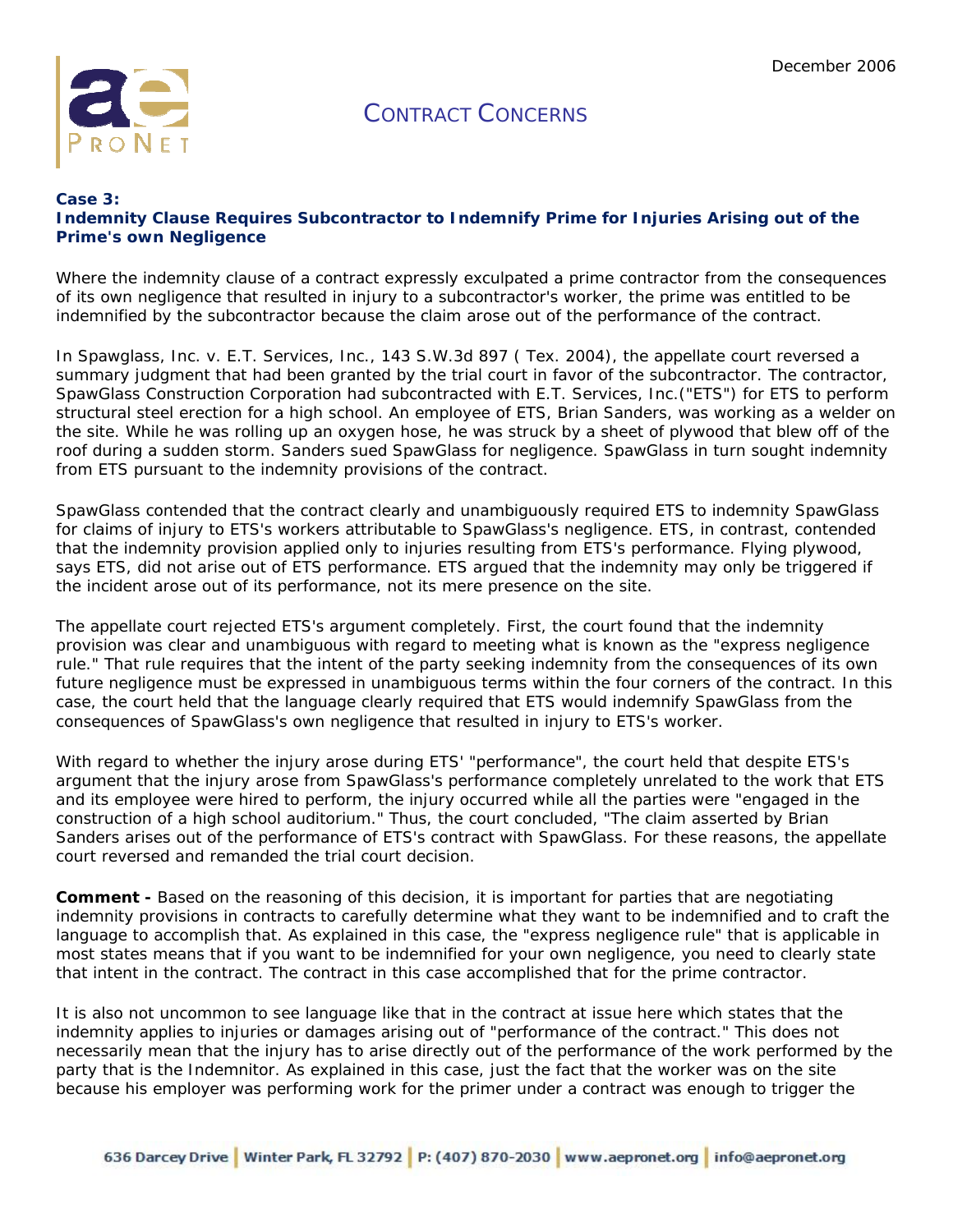

indemnity obligation - and it didn't matter whether the employee or his employer had anything to do with causing the plywood to blow off the roof.

If you want to limit the indemnity to apply only to damages and injuries caused by your own performance, you can clearly state this in the contract. For example, if you are a design professional, you might state something to the effect that you will only indemnify the other party for damages "to the extent that they arise from the negligent acts, errors or omissions of the design professional." If you are a contractor, you might not be able to limit your indemnity to negligence based acts, but you might nevertheless limit your indemnity to apply only to damages "to the extent that they are caused" by you.

### **Case 4: Anti-Indemnity Statute does not Void Additional Insured's Coverage**

Where a construction contractor signed a contract containing an indemnification clause agreeing to indemnify the project owner for all claims arising under the contract, including those caused by the owner's negligence, a court held that a liability insurance policy that had been purchased by the contractor naming the owner as an additional insured was enforceable against the insurance company to recover for personal injuries that were caused by the owner's negligence despite a state statute precluding a project owner from requiring a contractor to indemnify the owner for damages arising out of the owner's own negligence.

In *Chrysler Corp. v. Merrell & Garaguso*, 796 A.2d 648 (Del.Supr. 2002), an injury was sustained by an employee of Merrell and Garaguso ("Merrell"), the contractor, as a result of the alleged negligent operation of a forklift by an employee of Chrysler, the project owner. The Merrell employee sued Chrysler for his injuries, and Chrysler, in turn, brought a third party action against Merrell pursuant to the terms of the indemnification provisions of the Merrell contract. The issue in this reported case arises out of cross motions for summary judgment on the extent of Merrell's duty to defend Chrysler against the injured worker's claim. The trial court ruled that the indemnification provision was unenforceable because it was contrary to the statutory prohibition against being indemnified for one's own negligence. The court also ruled that the provision of the contract requiring Merrell to obtain insurance naming Chrysler as an additional insured was "void as an indirect requirement to indemnify." According to the trial court, even if the contractual duty to provide insurance has been satisfied, the resulting coverage is unenforceable.

On appeal, Chrysler argued that the public policy purpose of the anti-indemnity statute did not extend to the insurance aspect of indemnification. As asserted by Chrysler, although the statute in its first paragraph makes void a contract clause that requires indemnification for a party's own negligence, the second paragraph of the statute provides "(b) Nothing in subsection (a) of this section shall be construed to void or render unenforceable policies of insurance issued by duly authorized insurance companies and insuring against losses or damages from any causes whatsoever." In sorting out the interplay between the two sections of the statute, the appellate court found that there has been no consistency in the courts of the various state jurisdictions that have considered similar statutes. The court was impressed, however, with a decision by the Maryland Court of Appeals addressing similar statutory language and holding that liability insurance, once issued, may create coverage for one's own negligence under an indemnity agreement, "even if the wrong party paid the premiums."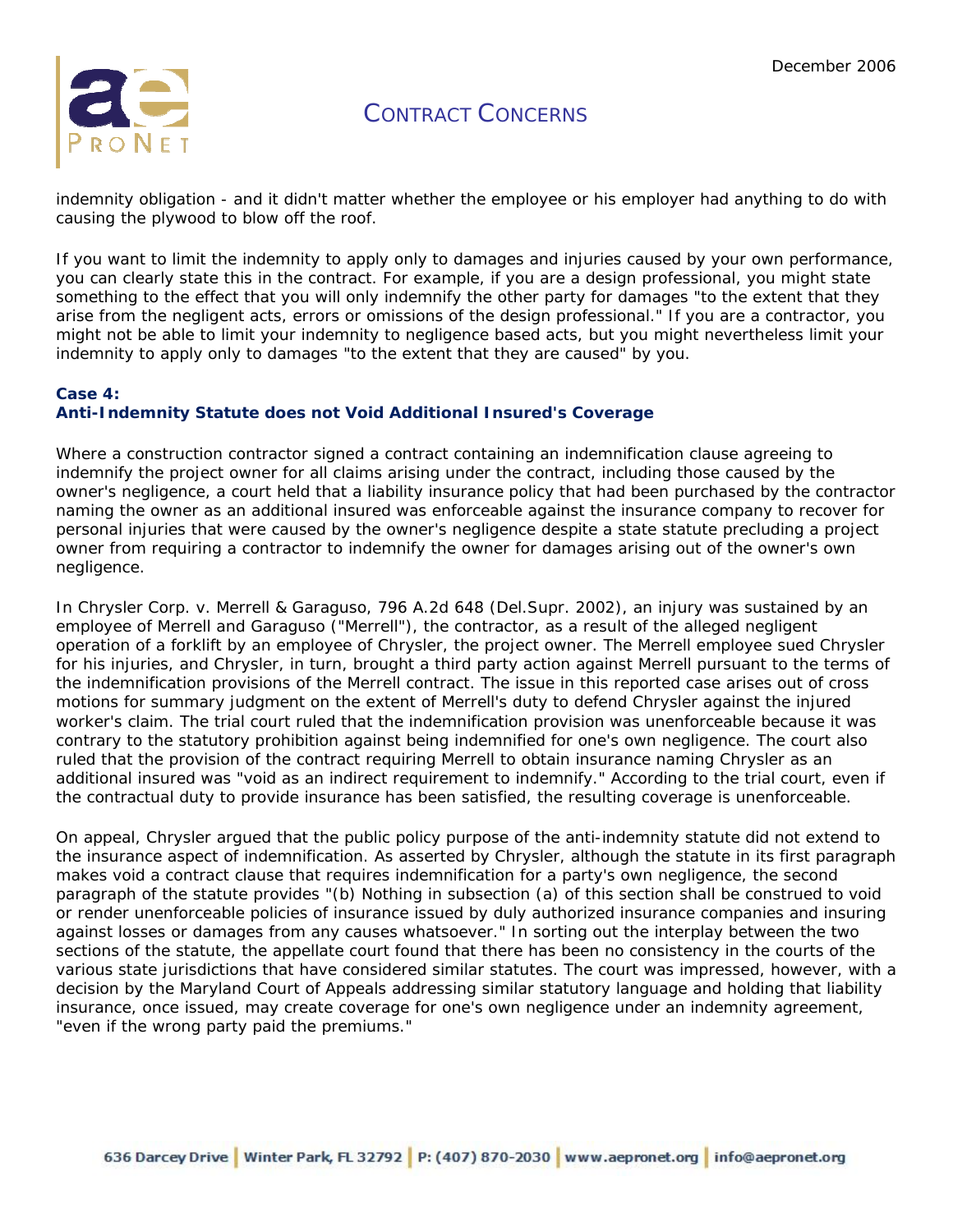

The Maryland holding, as described by the Delaware court, "reflects a practical accommodation of the insurance savings provision with the right of a party to a construction contract to refuse, ab initio, and directly, to indemnify another party for that party's own negligence." In support of enforcing the insurance savings provision, the court noted that this was beneficial from the viewpoint of the injured worker. And the court further stated that if, in fact, the insurer issues an endorsement to cover the actions of a third party and charges a premium for that coverage, the insurer should not be permitted to create an illusion that insurance exists and then deny coverage. In conclusion, the court stated: "The savings provision has meaning only if it cannot be used as a shield by insurers to decline coverage for insurance once purchased and duly issued to any insured, however identified or designated." For these reasons, the court affirmed the trial court ruling to the extent that it relieved Merrell of any direct obligation to indemnify Chrysler for that firm's own negligence, and it reversed the trial court as to the rights Chrysler may be able to assert under Merrell's insurance policy.

**Risk Management Note:** The court states that there is separate litigation going on between the insurance carrier and Chrysler concerning the matter of what, if any, coverage Chrysler may be entitled to under the policy. The issues in that litigation are not described in this decision. It is worth noting, however, that insurance companies appear to be rethinking the availability of additional insured status for project owners on a contractor's policy. And on professional liability errors and omissions policies, insurance companies rarely, if ever, agree to make a project owner an additional insured. It would be prudent for parties that are executing contracts containing language requiring additional insured status of project owners should obtain advice of their insurance agent and concurrence of the insurance company in advance of signing such contracts.

Thirty nine states have enacted some form of anti-indemnity statute. The details vary widely from stateto-state. It is advisable to have counsel familiar with the laws of the jurisdiction applicable to any specific contract review the indemnification clause of the contract to evaluate how it may be interpreted and applied within the relevant jurisdiction.

### **Case 5:**

### **Contractor Required to Indemnify Negligent Party**

Pursuant to the indemnity clause of its lease agreement with a landowner (Washington Street Investments (WSI), the Goettl Air Conditioning Company (Goettl) agreed to indemnify WSI for all damages caused in whole or in part by Goettl's negligence. When one of Goettl's employees (Cunningham) fell through a skylight while on the roof of the building, that employee recovered workers compensation and then sued WSI for additional damages.

WSI demanded that Goettl defend it per the indemnity agreement but Goettl refused to do so. WSI and Cunningham settled the case, and WSI assigned its indemnity rights to Cunningham who then sued Goettl to recover the damages. At trial, the court granted summary judgment to Cunningham, concluding that Goettl was required by the terms of what it deemed to be a "general indemnity agreement" to indemnify WSI. This decision was reversed by the first appellate court on the basis that the court believed that the indemnity did not apply where the damages were caused by the indemnitee (WSI's) own negligence. Specifically, the court found that WSI's failure to conduct site inspections recommended by its engineer created a material question of fact as to whether WSI was actively negligent. Presumably, the court believed that if WSI was actively negligent, the indemnification requirement would not apply.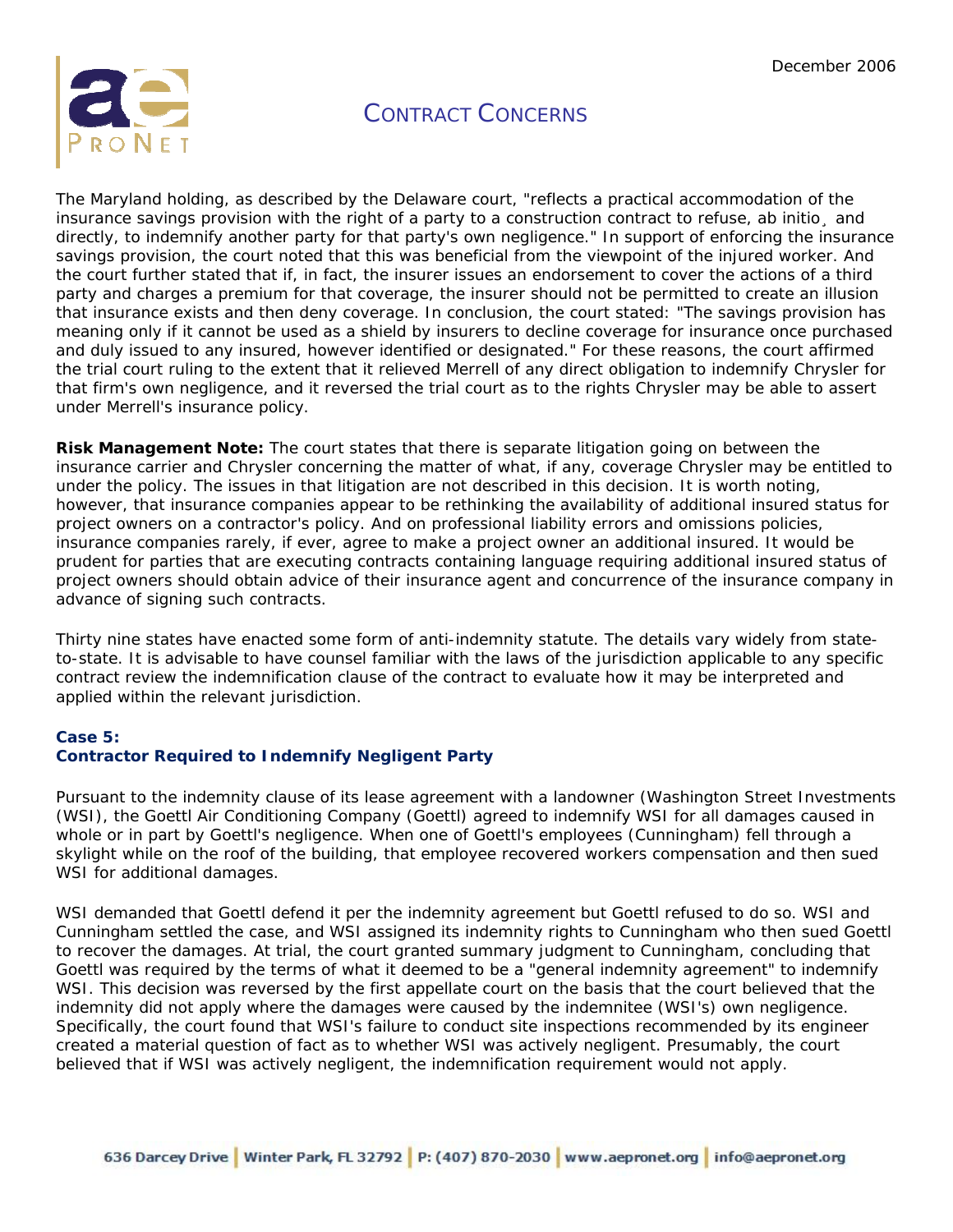

This decision was reversed by the Arizona Supreme Court which found that even if the indemnitee had been actively negligent, the indemnity requirement still applied. The indemnity provision in question reads as follows:

Lessor (WSI) shall not be liable to Lessee (Goettl] … for any injury … resulting from the condition of, or any defect in, the Premises. Lessee hereby agrees to indemnify and hold Lessor harmless from and defend Lessor against any and all claims … arising out of or in connection with … any accident … in or about Premises, when such injury ... shall be caused in whole or in part by… any act or negligence of Lessee….

Because the indemnity clause did not specifically state what would result if the indemnitee (WSI) was itself negligent, the court found it to be a "general indemnity." As a general rule, an indemnitee under such an agreement is only entitled to indemnitee from the consequences of other parties' negligence as well as its own passive negligence, but is not entitled to indemnitee against its own active negligence. But where there is clear and unequivocal language demonstrating that the indemnitee is be indemnified despite its active negligence, the clause will be enforced as written.

In this case, the court found that the language was clear and unambiguous, and that Goettl was, therefore, required to indemnify WSI (and now Cunningham) for the damages.

An interesting aspect of the case was that when Goettl refused to participate in the defense, WSI settled the matter directly with Cunningham, without input or participation from Goettl. Because Goettl had ample notice by WSI of these proceedings and circumstances, the court ruled that the settlement was binding against Goettl. The rule is that so long as the indemnitor (Goettl) had reasonable notice of the action and an opportunity to assume or participate in the defense, the judgment against the indemnitee is binding against the indemnitor. *Cunningham v. Goettl Air Conditioning, Inc.* No. CV-97-0511-PR, 1999 Ariz. LEXIS 67, 1999 WL 312544 (Ariz. May 19, 1999).

### **Case 6:**

### **Liquidated Damages Clause and Waiver of Consequential Damages Clause Effectively Cap Damages Available against Design-Builder**

Contracts requiring a design-build engineering firm to supply "basic engineering packages" for licensing and technology transfer agreements for the design and construction of a processing plant for sodium hydroxide (caustic soda) contained a liquidated damages clause capping the engineer's liability at 10 percent of its fee, and also contained a waiver of consequential damages clause waiving "special, indirect, incidental, or consequential damages of any kind." In response to the project owner's suit against the engineer for failure of the plant to achieve commercial production, the court enforced these clauses to limit the available recovery.

The plaintiff's complaint against the contractor alleged breach of contract, misrepresentation and fraud. With regard to the counts of the complaint alleging misrepresentation and fraud, the court dismissed these because they were barred by the two year statute of limitations. In response to the defendant's argument that the breach of contract claim should also be dismissed based upon the Waiver of Consequential Damages and the Liquidated Damages clauses, the plaintiff argued that the clauses should not be enforced because the clauses were unconscionable, were based on material misrepresentations, and were the product of mutual mistake.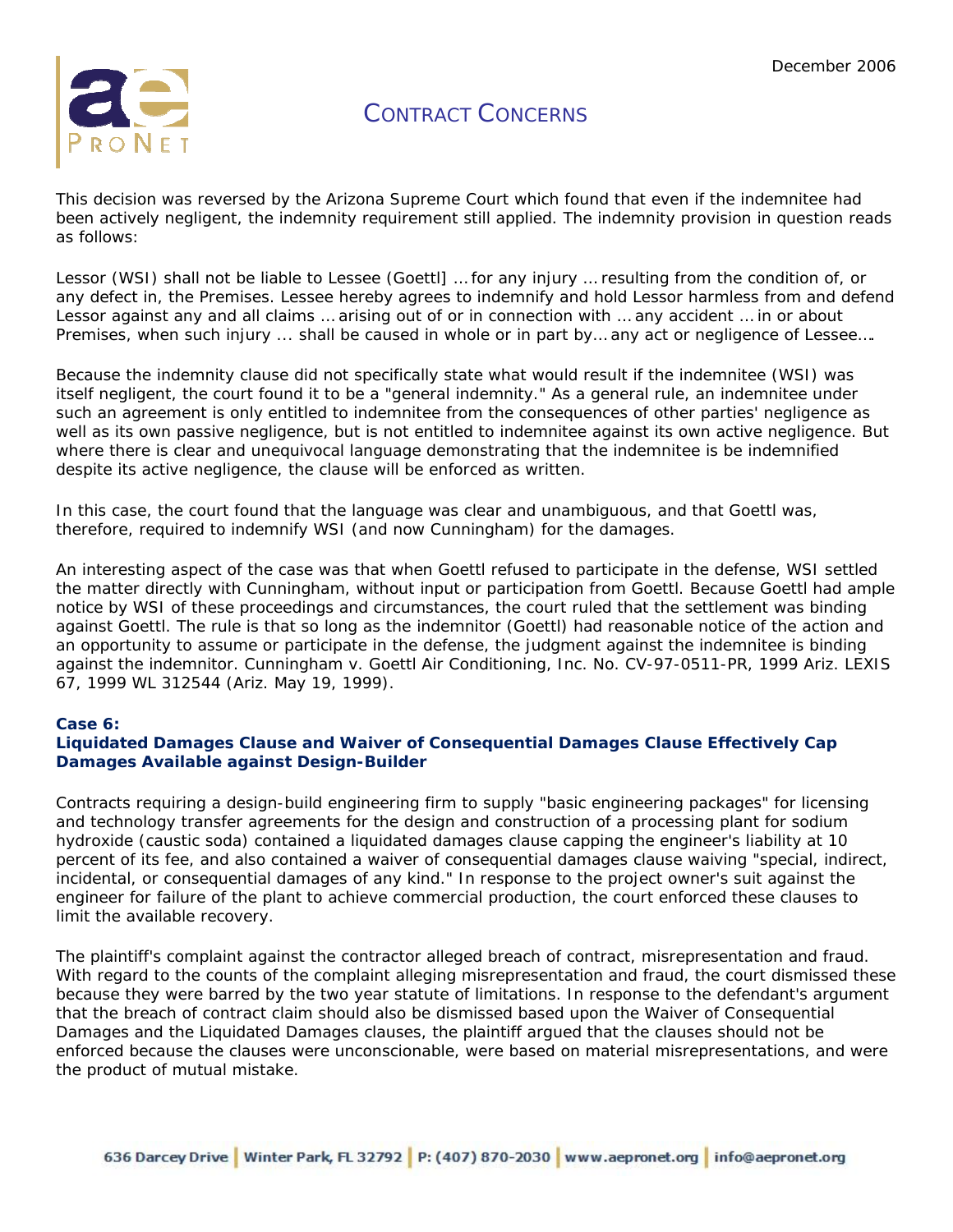

The Waiver clause provided: "Article XV Waiver of Consequential Damages. In no event shall Seller [contractor] be liable to [owner] whether in contract, warranty, tort (including negligence or strict liability) or otherwise for any special, indirect, incidental or consequential damages of any kind or nature whatsover."

The liquidated damages clause provided: "Article VIII Liquidated Damages. In the event that the Caustic Prill Unit fails to produce Caustic Soda beads during the performance test even though all the conditions described in Article VII hereof have been satisfied and despite [contractor's] efforts to correct said failure, for each 5 percent or part thereof shortfall below the level warranted in Article VII, hereof, [contractor] will pay to [owner] an amount equal to 5 percent of the lump sum fee received by [contractor] for the failed Caustic Prill Unit. However, [contractor's] maximum limit of liability under the Agreement as to any failed Caustic Prill Unit shall be 10 percent of the Lump sum fee received by [contractor] for the failed Caustic Prill Unit. These payments are the exclusive remedies provided to [owner] under this Agreement. Except as provided in the Article VII, Contractor shall have no other liability whether in contract, warranty, tort, or otherwise."

The plaintiff, project owner, tried to get around the liquidated damages clause by arguing that it only applied in the event that the Unit failed the performance test. Since there was never a performance test, it argued the limitation clause had no effect. In interpreting the contract on this matter, the court explained that "the intention of the parties is a paramount consideration." Intent must be ascertained from the contract document itself when the terms are clear and unambiguous. The court concluded that the clause makes clear that although the five percent cap appears to apply in the event of a performance test failure, the ten percent cap applies to any claim under the Agreement regardless of whether or not performance tests were performed. The court emphasized that "When combined with the extremely strong liabilitylimiting language of the entire clause, these phrases make clear that the intention of the parties was to limit [owner's] recover under any circumstance to ten percent of the fee it paid to [contractor]."

The court also rejected the project owner's argument that the clauses were "unconscionable" and should not be enforced. The court said that the test under Pennsylvania jurisprudence for unconscionability is "an absence of meaningful choice on the part of one of the parties together with contract terms which are unreasonably favorable to the other party." It further explained that the principle underlying the concept is to prevent oppression and unfair surprise but that it is not intended to disturb the "allocation of risks because of superior bargaining power." In other words, just because a party has greater bargaining power and negotiates a more favorable and even onerous deal does not make the deal unconscionable in the absence of oppression and unfair surprise. In commercial settings, explains the court, a limitation of damages clause will rarely be found unconscionable.

In this case, the owner claimed that it was a small unsophisticated Indian company that trusted "an American behemoth" when its president flew to Philadelphia to sign the deal. It made no changes to the contract and did not seek counsel to assist with its negotiation. Although the court described this as a "sympathetic picture," the court concluded that the scenario did not suggest any lack of meaningful choice. In its conclusion with regard to this issue, the court said, "There is nothing in the record to suggest unfair surprise.... The clauses were not hidden boilerplate. The one point which gives this Court pause is whether a ten percent cap creates an adequate incentive to perform. However, there is no indication that the profit margin was any higher than ten percent. Therefore, [owner] has not demonstrated unconscionability." Mistry Prabhuda Manji Eng. Pvt. Ltd. v. Raytheon Engineers & Constructors, Inc., 213 F.Supp.2d 20 (U.S D.C., Massachusetts, 2002).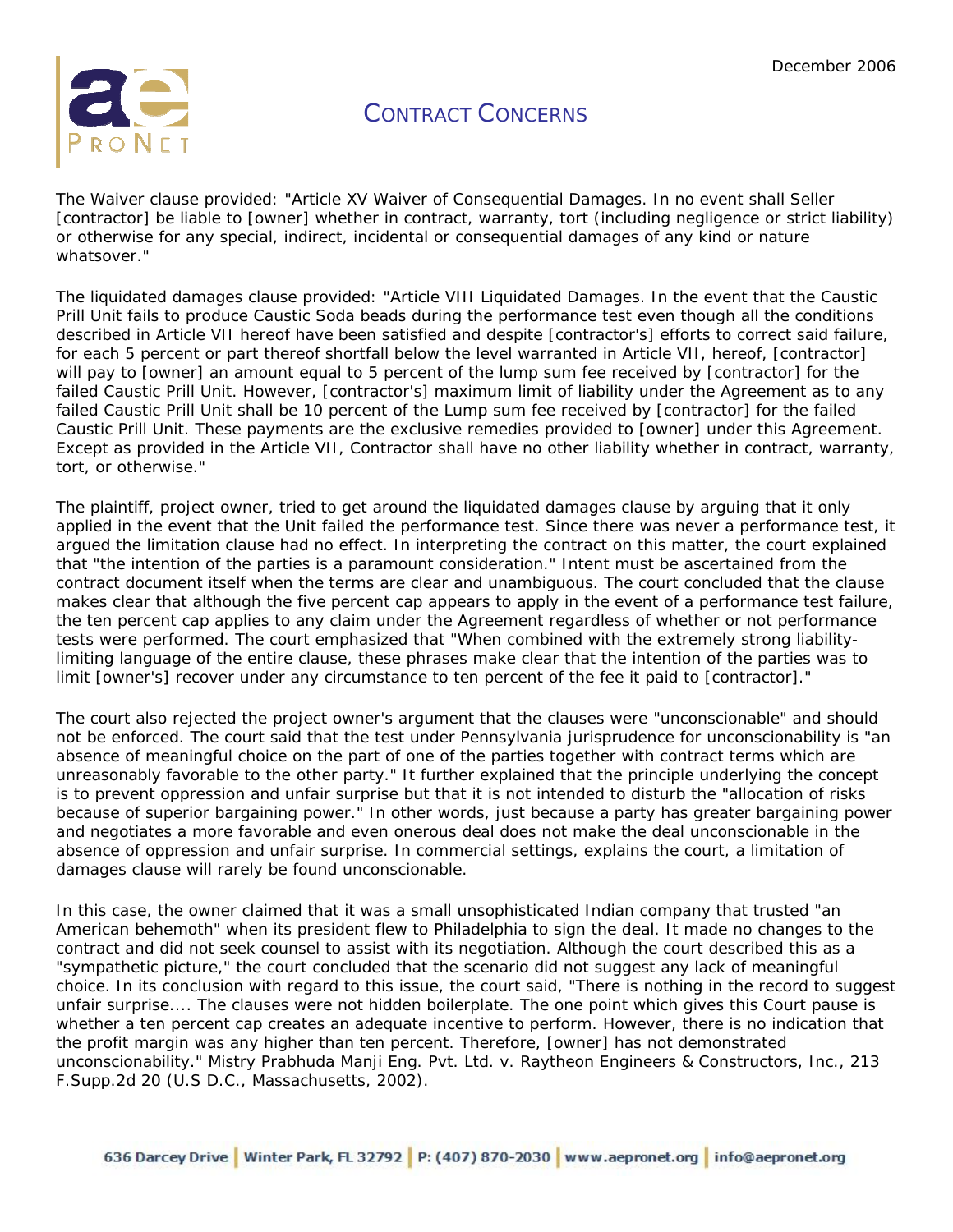

**Risk Management Note:** This case provides valuable insight into the judicial interpretation and application of contract clauses that purport to limit liability of engineers and contractors. There is a striking similarity in the project owner's arguments with those that have been raised in so many other reported cases. This decision should be a reminder to every commercial entity entering a contract for the design or construction of a project that, generally speaking, courts will enforce the terms of the contract that result from arms-length negotiations between two commercial entities. This is true even if one of the parties was significantly smaller than the other and did not have equal bargaining clout.

The key, as explained by this court, is whether the damage limitations would be unconscionable. In my own legal practice, I have had more than one client tell me that they wanted to ignore my advice and sign onerous contracts in which they would to be giving away substantial rights to the other party - with the expectation that they could convince a court that they signed the contract as a result of duress, coercion or unequal bargaining position and that the clause should be void as against public policy or as unconscionable. My advice has been that a court would not be impressed with their arguments for much the same reasons stated by the court in this case. Plus, my clients have had competent legal assistance with their contracts and this makes their chances of getting a court to let them out of a bad deal even more unlikely.

Note, however, that the court provides significant pointers in drafting an enforceable limitation of liability clause, when it states that the clause in this case was not "hidden boilerplate" and that the question of whether a ten percent cap creates an adequate incentive to perform gave the court pause. I typically advise clients to make clauses such as indemnification, limitation of liability (LoL), and waiver of consequential damages clear and pronounced in the contract.

If an LoL clause might be subjected to close judicial scrutiny it may even be advisable to have your client separately initial or sign their name beside the clause so they cannot later claim they were surprised to learn of its presence in the contract. In addition, you should be careful to make the LoL amount reasonable. If it is too small in comparison to the size of the fee or the significance of the potential damages that could occur, a court may refuse to enforce it. Most important of all, the decision of this court demonstrates the value of seeking contract language where appropriate to limit the liability or the types of damages that can be recovered.

**Part 2** is a series of case notes by Mr. Holland, summarizing developments in the law concerning the application of indemnification clauses and limitation of liability clauses.

**Part 3** contains comments by Mr. Holland on a number of indemnification clauses reviewed from actual contracts. These are offered only for general education purposes and are not to be considered legal opinion or advice. Assistance of qualified counsel and insurance professionals should be sought concerning negotiations of contracts containing indemnification provisions.

**Indemnification Clauses** is presented in a three parts discussing the analysis of indemnification clauses in contracts. Future editions of Contract Concerns will provide the remaining parts.

**Part 1** begins with "Issue" and ends with "Conclusion" and is re-printed from a/e ProNet's Risk Management & Contract Guide for Design Professionals by J. Kent Holland, © 2006.